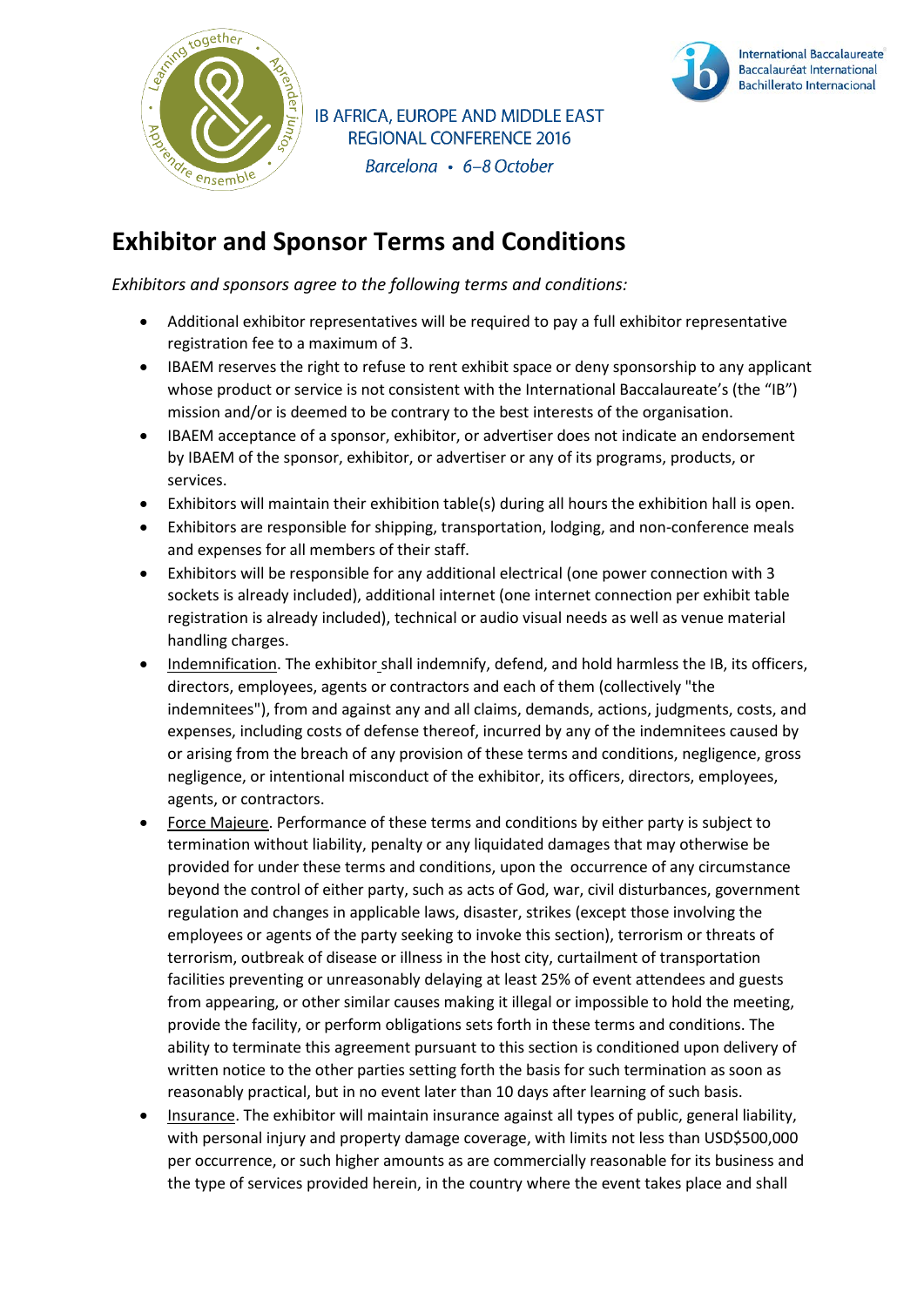

IB AFRICA, EUROPE AND MIDDLE EAST **REGIONAL CONFERENCE 2016** Barcelona • 6-8 October



provide certificates of insurance of such coverage to the IB upon written request from the IB. The exhibitor understands that the IB does not maintain insurance covering the exhibitor's property and it is the sole responsibility of the exhibitor to obtain such insurance.

- Compliance with Laws. Each party hereby represents and warrants that it shall comply with all laws, rules, orders and regulations applicable to the operation of its respective business and performance under these terms and conditions.
- Confidentiality. The exhibitor shall treat as confidential all information and/or data of a confidential nature or purposes (whether marked "confidential" or not) that it receives from the IB and which concerns the IB's business, operations, schools, students, or customers, or is personal data or personal information about guests, and all information or data derived from the foregoing types of information. The exhibitor shall treat the IB's confidential information with at least the same level of protection as it accords to its own confidential information, and in no event, to directly or indirectly share, disclose or reveal the IB's confidential information with any third parties, or make it generally publicly available without the IB's prior written consent, except as may be required by local laws. The exhibitor agrees to keep the IB's confidential information in a secure environment and that access will be restricted to employees, contractors and agents who have a need to know.
- Intellectual Property. No exchange of intellectual property rights is implied by these terms and conditions. The intellectual property rights of each party will remain the intellectual property rights of that party and neither party will have the right to use the other party's intellectual property rights, including trade-marks, logos or names in any promotional materials or otherwise, without the prior written consent of that party.
- Privacy of Personal Information. The exhibitor will protect and use personal data and personal information about guests that the exhibitor receives in connection with its performance of these terms and conditions, whether from the IB directly or from guests when they interact directly with the exhibitor, in accordance with all applicable data protection and privacy laws, including any local laws relating to marketing, advertising, and other uses of guest data that may be collected directly by the exhibitor. For the avoidance of doubt, any personal data or personal information of participants transferred, shared or disclosed by the IB to the exhibitor, shall be considered confidential information and shall not be used by the exhibitor, directly or indirectly, for any direct marketing, email campaigns, data mining or other purposes or shared, sold or otherwise provided to any third parties. Without limiting the generality of the foregoing, the exhibitor, with respect to personal data and information processed pursuant to these terms and conditions, represents and warrants to the IB that it (i) will comply with all instructions provided by the IB; (ii) will only process the personal data and information as necessary for the purpose of these terms and conditions; (iii) has taken, and will take, appropriate technical, organizational and security measures to protect the personal data against unauthorized or unlawful processing and against accidental loss, damage, or disclosure; (iv) will obtain the IB's written consent before transferring the personal data or information either to another country or to another party; (v) shall only transfer, share, disclose or otherwise transmit personal data and information to the IB in accordance with applicable data protection and privacy law and without violating or infringing the data protection or privacy rights of any